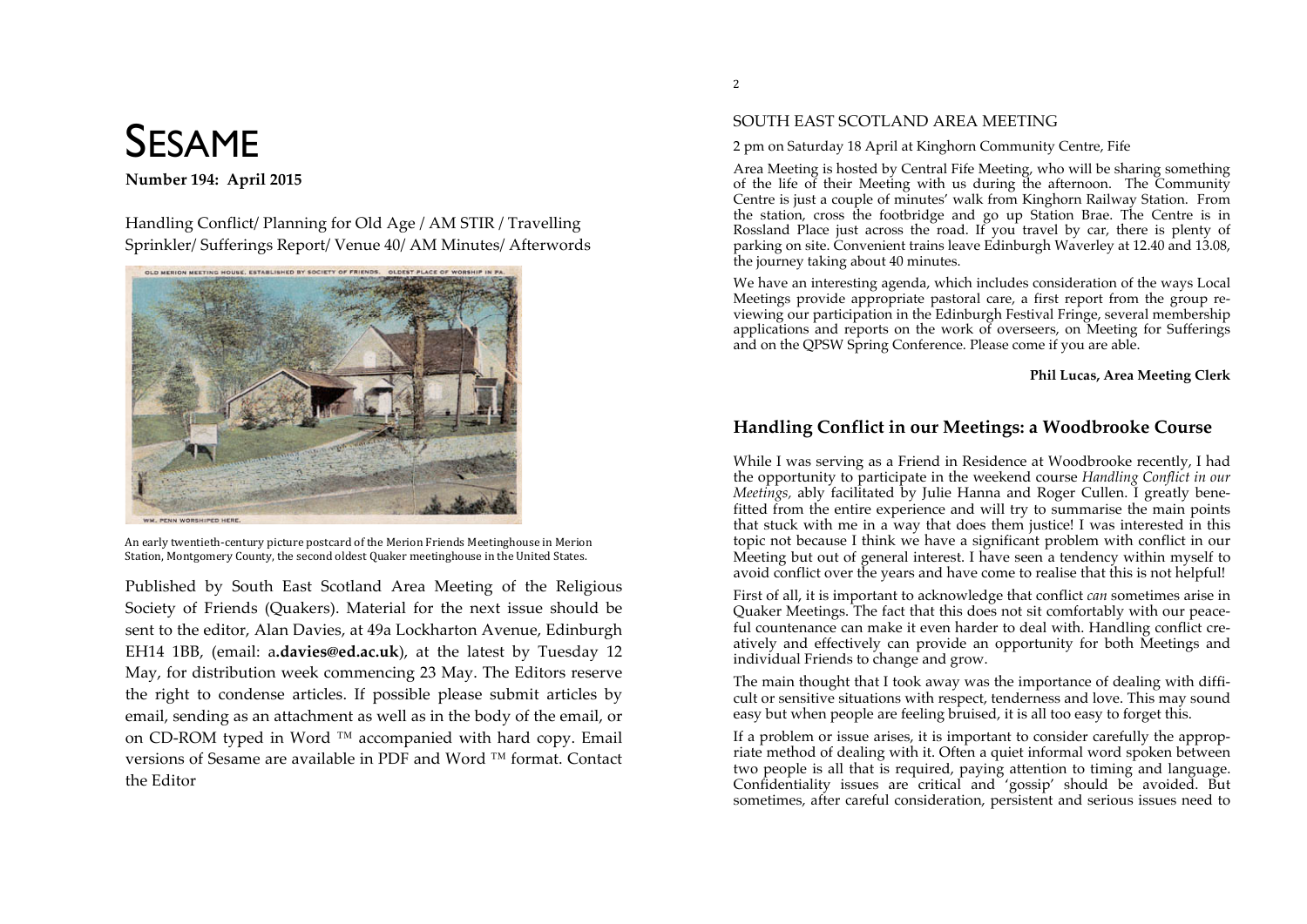be brought to the attention of others in Meeting for action. Outside help may be sought: advice is available from Friends House and Quaker Life organise a 'Conflict Cluster' of Friends who can be consulted. Discerning the right time and place and people is key. Sometimes Meetings for Clearness or Threshing Meetings or Meetings for Healing should be considered, depending on the nature of the situation.

It is also important to define what the problem really is, as sometimes it is not what it first seems. Reframing situations without apportioning blame can shed new light. Identifying underlying causes and avoiding assumptions may lead to more meaningful solutions. Active listening skills can help people feel heard. Assertiveness as opposed to aggression or passivity can often help clarify issues.

When issues arise between two people, a four-step approach was advocated: *What is the problem? How do you feel about it? What would you like ideally to happen? What could actually happen?* Too often we concentrate on only the first and last stages without opening up possibilities afforded by the middle two.

Finally, it can prove helpful to acknowledge that there are some problems that cannot be solved. We can only hold and contain them and live through them as satisfactorily as possible for all concerned.

We need to be grounded in the Spirit and trust in God!

I brought home some useful handouts from this course. If anyone is interested in seeing them, or discussing any of these issues further, please get in touch with me! I would be happy to share!

#### **Marilyn Higgins**

# **Planning for old age and incapacity, a Quakerly duty?**

The recent deaths of my elderly parents have helped me (currently a mere 66 year old) understand the importance of facing up to, and planning for, my own old age and death. What kind of housing or care arrangements might work for me? How would I cope with a diagnosis of a serious mental or physical disorder? Would I prefer to die in hospital or at home? These are some of the issues I may have to face. When I was young, I drew up a birth plan. In the same way I should now make a growing older and death plan. And no doubt it will have to be as subject to change as the birth plan was!

I have been asked to write one or two articles for *Sesame* on these matters, in the hope that they might help Friends facing similar issues. I would also be delighted to meet to talk through these matters if that was thought helpful: please contact me if you would be interested.

It might be thought that it would go without saying that we should all make a will. Yet research shows that less than half of Scottish people make wills. Wills are not just about money and possessions. For example, if you have young children you may want to make arrangements for their care.

In the same way that a will forces us to face up to our death, the Power of Attorney asks us to consider what should happen should we lose the mental capacity to manage our own affairs. This might be because of old age, dementia, or a stroke, but it could happen much sooner, following a car accident, for example. For this reason most solicitors would advise a person making a will to consider making a Power of Attorney as well.

This article looks at Powers of Attorney. It is just a brief outline. There is a great deal of very helpful advice on the internet. For me the first port of call is always Alzheimer Scotland's website, but Age Scotland has good information too, as does the Office of the Scottish Public Guardian (see below). Be sure to look at a Scottish site, as the rules in England and Wales are different.

#### *What is a Power of Attorney?*

A person signs a document appointing one or more people to act for her in certain matters should she be unable to do this in the future. These might be financial, but they could also include health, welfare and social care matters.

You should only do this if there is someone you trust. Attorneys have wide powers and there is little supervision or regulation of them. No one should pressurise someone to appoint an attorney and no one should sign the documents unless they really want to.

#### *How is it prepared?*

You can get forms from the Internet, or you can go to a solicitor. You can decide which from a list of powers you want to give.

You may just want to delegate financial matters, but you should strongly consider granting health and welfare powers. For example, it can be really difficult to make arrangements for residential or other care for someone if there is no one with the legal authority to take those decisions. And if you want to make sure that your views are taken into account over any medical treatment you may need, a welfare attorney can speak on your behalf if you are unable to do so.

#### *Who can sign?*

You can sign even if you are getting frail and no longer really able to cope, as long as it is quite clear that you understand what you are signing and want to sign it. Once you have lost this ability you will no longer be able to sign a power of attorney and if people do need to deal with your business or other affairs they may have to seek an (expensive) order from the court.

4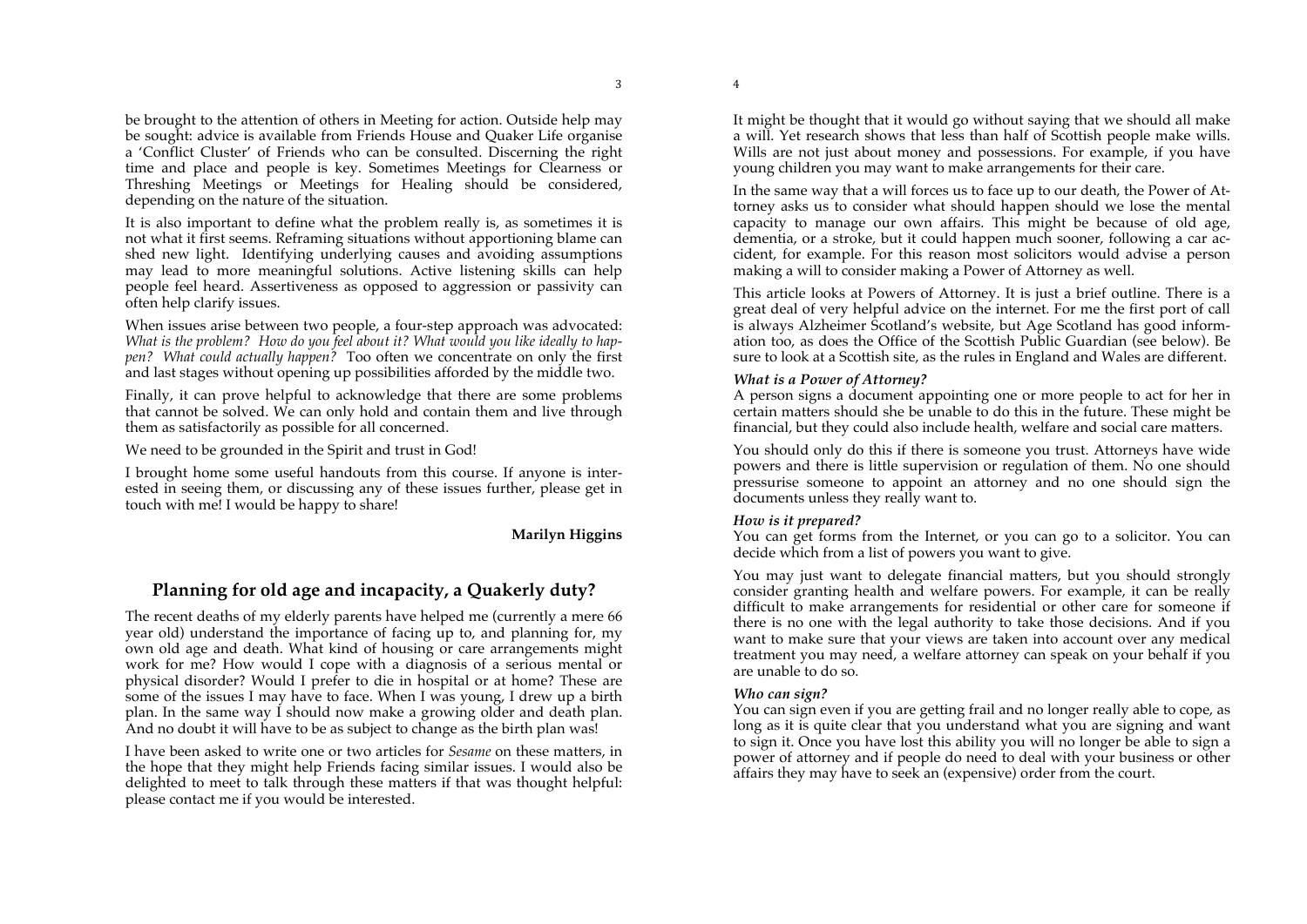# *What are the formalities?*

Even if you use your own forms, you will have to sign in front of a solicitor, an advocate or a doctor. There is an important safeguard requiring a certificate confirming that you understand what you are signing and that there is no undue influence. The deed is then registered at the Office of the Scottish Public Guardian and various interested parties are notified.

# *When can it be used?*

The power cannot be used until it has been registered. A financial power of attorney (called a 'continuing power') can be used before you lose capacity. This can be useful for someone who can no longer cope (or be bothered) with financial matters but has not technically lost the ability to manage her affairs.

Decisions about medical, health or welfare matters can be taken only once the person has lost the ability to take those decisions herself.

# *What if I change my mind?*

You can cancel ('revoke') your power of attorney at any time, so long as you retain the mental ability to do so.

# *Becoming an attorney*

Being an attorney can be a burdensome task, particularly if the granter's affairs are complex. For this reason some people appoint a solicitor or accountant alongside a family member. They will, of course, charge for this service. A private individual cannot charge for acting, but she can of course recoup expenses.

There is a great deal of advice to attorneys on their duties to keep records, take account of the granter's wishes and feelings etc. An attorney will need to familiarise herself with this.

# *What if I have concerns about an attorney?*

You could contact the local social work department or the Office of the Public Guardian. The Mental Welfare Commission (an independent watchdog) may be able to give advice. If there is cause for concern, the sheriff court can restrict or remove an attorney's powers or can insist that she is supervised by the social work department.

None of us wants to contemplate a time when we might be unable to manage our own affairs. But it could happen to any of us, young or old. Considering whether a Power of Attorney might be appropriate could be seen as responsible planning for the future. It could certainly make life easier for those who are charged with caring for us in those circumstances.

*(Future articles will look at healthcare matters in more detail, including living wills.)* 

# **Stirrings within Area Meeting**

Area Meeting (AM) set up a new group in October last year: the 'Shortterm Review Group', which we are calling STIR (insert a word of your own choice for the 'I' in the acronym). We are now asking local meetings and AM committees to extend an invitation to members of the STIR group to come for a talking and listening process. Our task is to find out what people feel works well about the Area Meeting structure, what isn't so good, and what ideas people have for change.

The group comprises Deirdre Armstrong, Rachel Fitgerald, Justin Kenrick, Jane Pearn, Don Stubbings and myself; we plan to give an interim report to AM in the autumn, and a final one in early 2016. Our remit is to offer ideas for changing patterns of structures and meetings – 'radically if necessary'.

Our starting point is that Area Meeting is encountering some problems, particularly in relation to finding people to fill posts, and in bringing in less money each year than we are spending. However, this is the opportunity for a much more broad-brush look at how members and meetings relate to AM, and for suggesting changes that might help in lots of ways.

The group has so far had three meetings, which have included consideration of Ben Pink Dandelion's 2014 Swarthmore Lecture, *Open for Transformation* (on which we have mixed views…). We see Area Meeting as both an event, which takes place eight times a year, but, more importantly, a community of Quakers and those associated with us in South East Scotland. It is how each of us relates to that community - and how significant those relationships are - that is important to us.

You should hear more about this process via your local meeting and through any committees you may serve on. I shall be writing to all clerks and conveners with more details. But we are interested in gathering views in all ways possible. So if you want to have a say, please get in touch – email me at mandolin.alastair@gmail.com, or phone me on 07900 044577 if you'd prefer to chat.

> **Alastair Cameron**  On behalf of the STIR Group

**Hilary Patrick**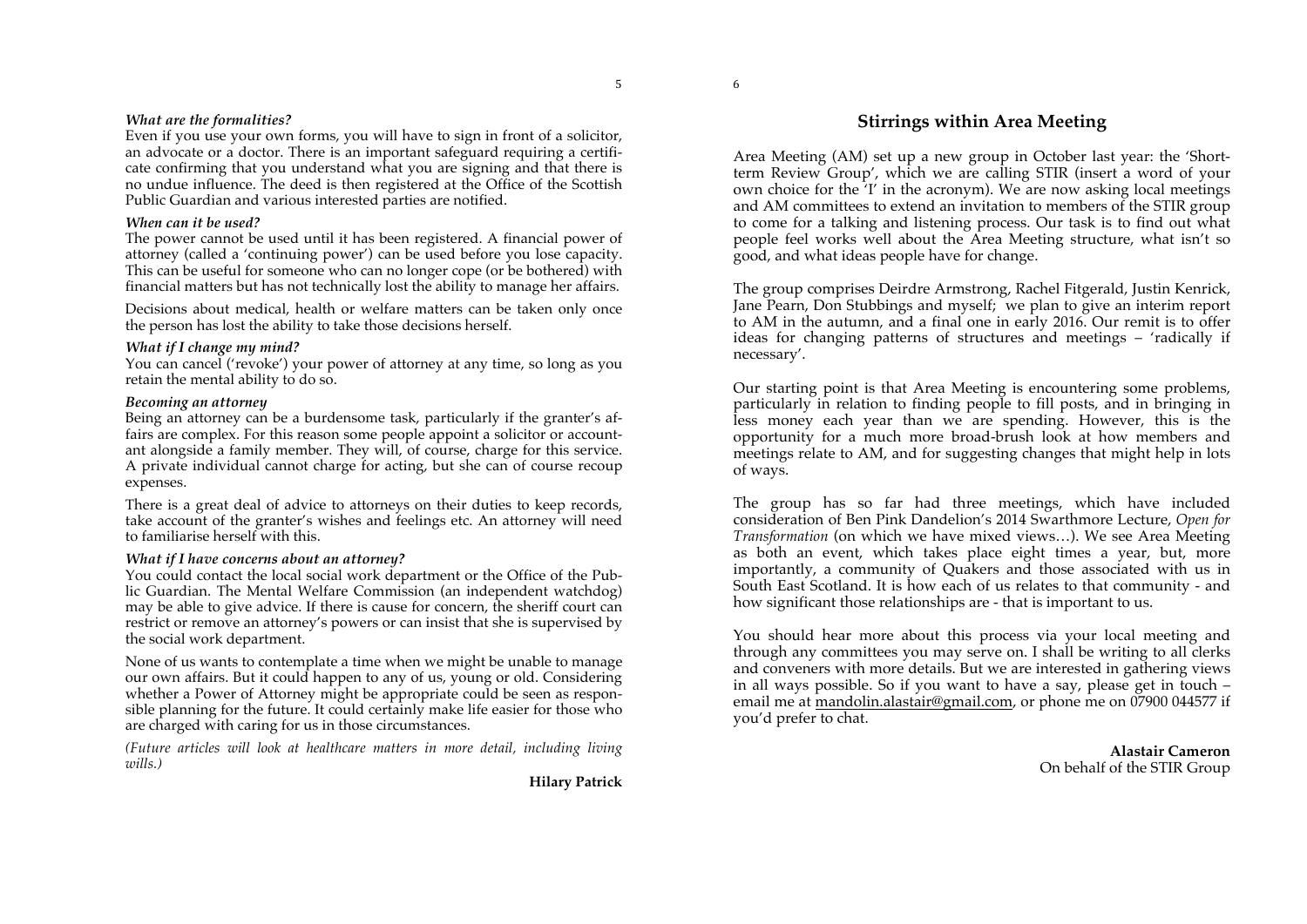# **Travelling Sprinkler**

*With the permission of the publishers, Serpent's Tail/Profile Books Ltd., the following four extracts are taken from the 2013 novel Travelling Sprinkler by the American, Nicholson Baker. The narrator of the novel is not a Quaker but does occasionally attend Meeting, because, he writes, "I like the goodness in these people and I always feel better after I've gone" (p. 93). He is a sympathetic observer of our Meetings for Worship, and in the third extract he tells us that his favourite part of Meeting is the 'almost messages' which is another term for the Afterwords discussed by Kim Smith and Mary Woodward – see p. 20*

## 1.

In Quaker meeting a woman was knitting something brown and red as the clock ticked. She was a very quiet knitter, but I could hear her needles click and slide against each other. Out of the corner of my eye I watched her fingers form quick loops of yarn and do things with them. Across the room, Chase stood and said that he'd read something adapted from Proverbs. 'Once our eyes are opened we can't pretend we don't know what to do.' He sat down. I thought of the misery hat, which is something you knit for yourself and all of a sudden you're wearing it. I'm sorry … I can't keep from wearing the misery hat sometimes. I remembered Roya, the girl in Afghanistan ..(who) … lived through something inconceivable. She survived, but barely. And my job was to think of her, right then, because we were responsible. We did this to Roya – with our missiles, our taxes, our Air Force, our targeters, our elected government. We exported a war into her young life. I thought, What can I possibly do to help Roya and her father. And the answer was: Nothing. There was nothing I could do. I considered standing in Meeting and saying this, but it didn't feel right. I shook hands and told Chase that I was grateful to him for his message, and I went outside, and then I drove home. I took off the misery hat and gently put it away in a box.

#### 2.

You never applaud or say 'Amen' after someone's spoken in a Quaker meeting. You're not supposed to compliment someone after meeting is over, either. You're not supposed to say: 'I liked your message' although it's a very human urge and people do it. I did it myself after a woman talked about seeing two sparrows frolicking in her birdbath. She said she looked away and then looked back and there in place of the sparrows was a huge wild turkey. She talked about surprise and wild turkeys. Afterward, I said to her. 'I liked your message'

*[pp. 286-7]* 

8 3.

Here's what happened at Quaker meeting. I listened to the clock as I always do. Very few people spoke. A man I didn't know stood almost at the end of meeting and said his wife had died. He was quite an old man, with strong cheek-bones, thin, and he held his hands out for a moment before he spoke. He said. 'My wife died in my arms last week. I was lucky enough to know her for almost ten years. We met in a drawing class and I remember being impressed by how intensely she concentrated while she was drawing. She drew a pear. We were all drawing pears, but her pear made sense. It sat on the plate. I told her how much I liked her drawing, and we became friends and it turned out we were both ready to love and we got married very soon after that. One of the last things she said to me before she stopped talking was – ' and then he stopped. He said nothing for a long time. Then he said, 'She said, "I'll miss you."

This is the kind of thing that happens at meeting sometimes. In the silence that followed I thought of the man's wife dying in his arms. At the end of meeting, the clerk, Donna, said: 'Do we have any visitors?' Someone from North Carolina said he was visiting from North Carolina. And then Donna said, 'Okay, are there any almost messages?'

This is often my favorite part of meeting. An almost message is something somebody was on the verge of saying during silent meeting but for one reason or another, didn't say, but the pressure to say it is still there.

This time a woman in a brown short-sleeved dress said. 'I sat down here an hour ago and there was nothing in my mind. I'd rushed to get here and there was just a jumble of stuff in my head that I'm supposed to be doing, a little to-do list for Sunday. And then in the silence a word came to me, and the word was 'unprepared'. I turned it over in my mind. I wasn't prepared for meeting. I had nothing to say. And then I thought, But isn't this the essence of Quakerism? We're not supposed to be prepared. We're supposed to sit here and wait for what's true to come.'

She said some more things I don't remember, and then she sat down, and I thought, She's right, the key sometimes is not to be prepared. Wait and see. Don't prepare for war by having huge military bases all over the world, four hundred bases. Don't prepare for terrorists by creating a homeland bureaucracy. Don't expect people to hate one other, Wait and see what happens.

*[pp.66/7]*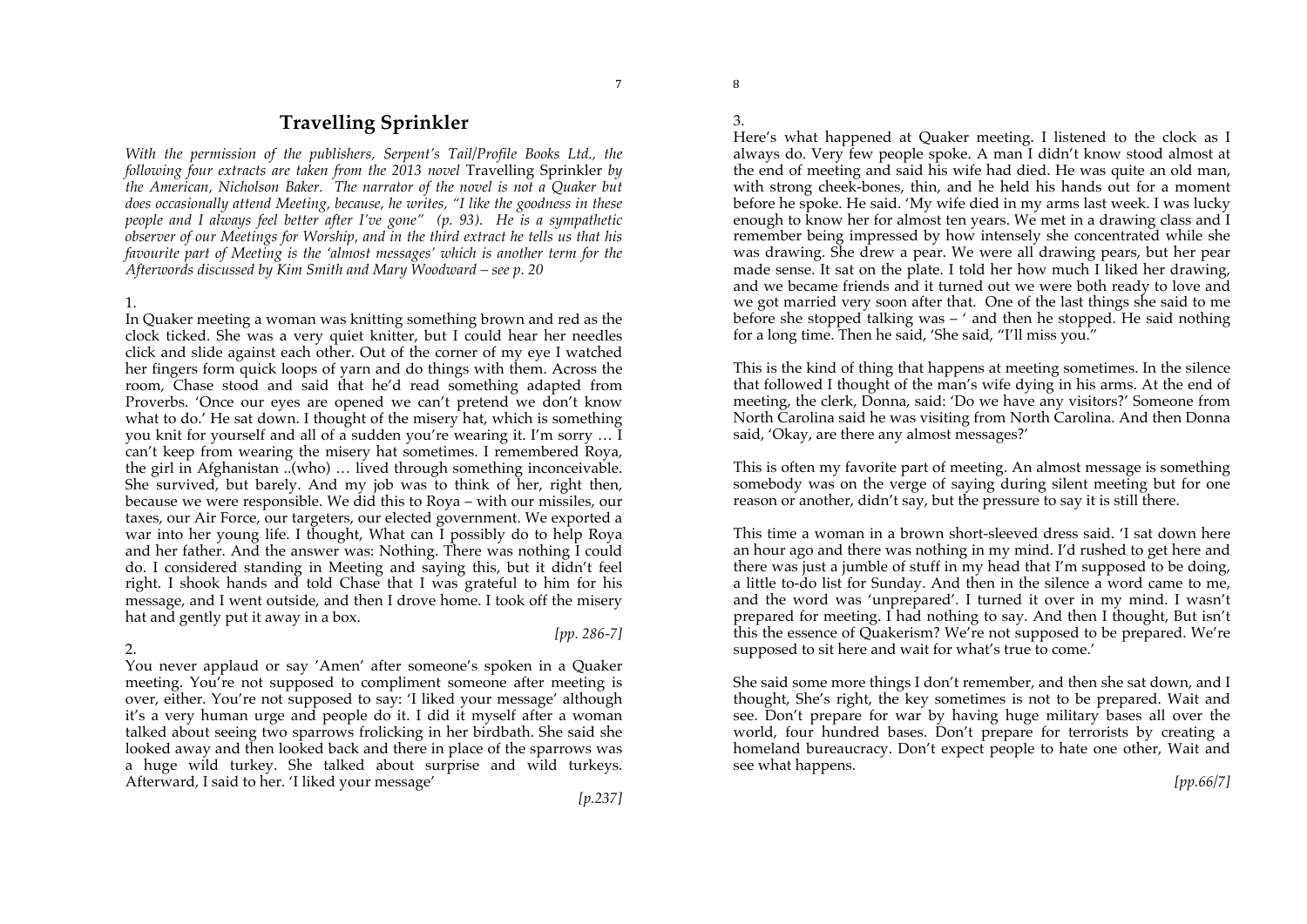After fifteen minutes, Donna the clerk said. 'We want to thank the children for worshipping with us. Can they shake hands round the room? The children pushed themselves off their pews with serious faces and shook hands with the people who sat in the first row of pews that faced the center of the room.

Then again the clock and the silence. I looked down for a long time, and bent over, leaning my elbows on my knees. Many minutes went by. I wondered who would speak. Nobody did. I looked at the clock. … I wanted someone to speak. Surely someone would offer testimony about something. But I noticed that the woman who sometimes talked about her birdbath wasn't there. She was often the first to speak, and once she spoke others did. Silence was all very well, but in order to feel the silence you need a few words.

I didn't think that I should say anything. Because I'd said something about chickens that last time I went. On the other hand, someone should speak. I checked the clock. There were only ten minutes of meeting left. A woman got up and I thought she was going to say something, but she just left to arrange the after-meeting food in the other room. Please someone say something!

*[pp. 95-6]* 

9

# **Meeting for Sufferings, 7 February 2015**

At this meeting we covered a variety of topics. Firstly we heard from Chris Skidmore, Yearly Meeting Clerk, about plans for this year's meeting which will take place 1-4 May, the first to be held in the newly refurbished Large Meeting House. The theme is *Living out our faith in the world*. We were reminded that YM would take place towards the end of the election campaign when our minds might well be focused on issues such as housing justice. We were encouraged to attend and to use the spiritual preparation document which has been distributed to all Local Meetings.

We then returned to a concern about state education in England that had been brought to Sufferings in late 2013. We heard about some of the work that had been done since then including a threshing conference at Woodbroke which had produce a statement on the issue. An online forum, Quaker Values in Education, has been set up. While we welcomed these developments it was recognised that the concerns was still at an early stage and that there were many other aspects which might be included.

The next item concerned membership, which had been referred to us by Yearly Meeting. We were reminded of the flexibility Area Meetings are already allowed around membership processes, and were asked to share any experiences that might be helpful, for discussion at a future meeting. We also considered how we could respond to the question of a more flexible approach to membership for those whose journeys may preclude their committing to a local or area meeting. We felt it would be useful to consider how Friends and Meetings support those who are not able to attend regularly. We passed this minute to Quaker Life for advice.

During lunch there was an opportunity to meet the Trustees, or the Friends involved in Quaker Values in Education, or to hear about the work of QCCIR (the Quaker Committee for Christian and Interfaith Relations).

In the afternoon, after dealing with appointments we had a report on the work of QCCIR, which helps facilitate communication between Quakers and other churches and faith groups. They are also responsible for responding on behalf of BYM to significant church/faith initiatives. They are currently considering a World Council of Churches paper "The Church, Towards a Common Vision" and their draft response was brought to Sufferings for discernment. It became clear during discussion that while most of us had read the briefing paper on this subject, few had read the actual response. Some of those who had felt that more open and inclusive language should be used. QCCIR was encouraged to revise the response and bring it back to Sufferings in the autumn.

There were no Area Meeting minutes to be considered at this meeting but two from QPSW dealt with climate policy and energy justice. They are preparing briefing papers on these topics ahead of the general election.

We heard a brief report form the clerk of Trustees. BYM has now registered under the Lobbying Act. So far no issues have arisen but it is causing some extra work for staff. We were also told that Friends House is experiencing an employment dispute concerning zero hours contracts. Attempts are being made to resolve this in as supportive a way as possible. We referred to the statement on the website at www.quaker.org.uk/new-working-contracts

Finally we considered the proposed redraft of Chapter 16 of *Quaker Faith & Practice* to reflect the legislation on same sex marriage in both England and Scotland. We approved the text, which includes a gender neutral declaration, and forwarded the minute to Yearly Meeting.

As often happens at Sufferings there were various other papers and information available. One, on the Structure of Britain Yearly Meeting, was found to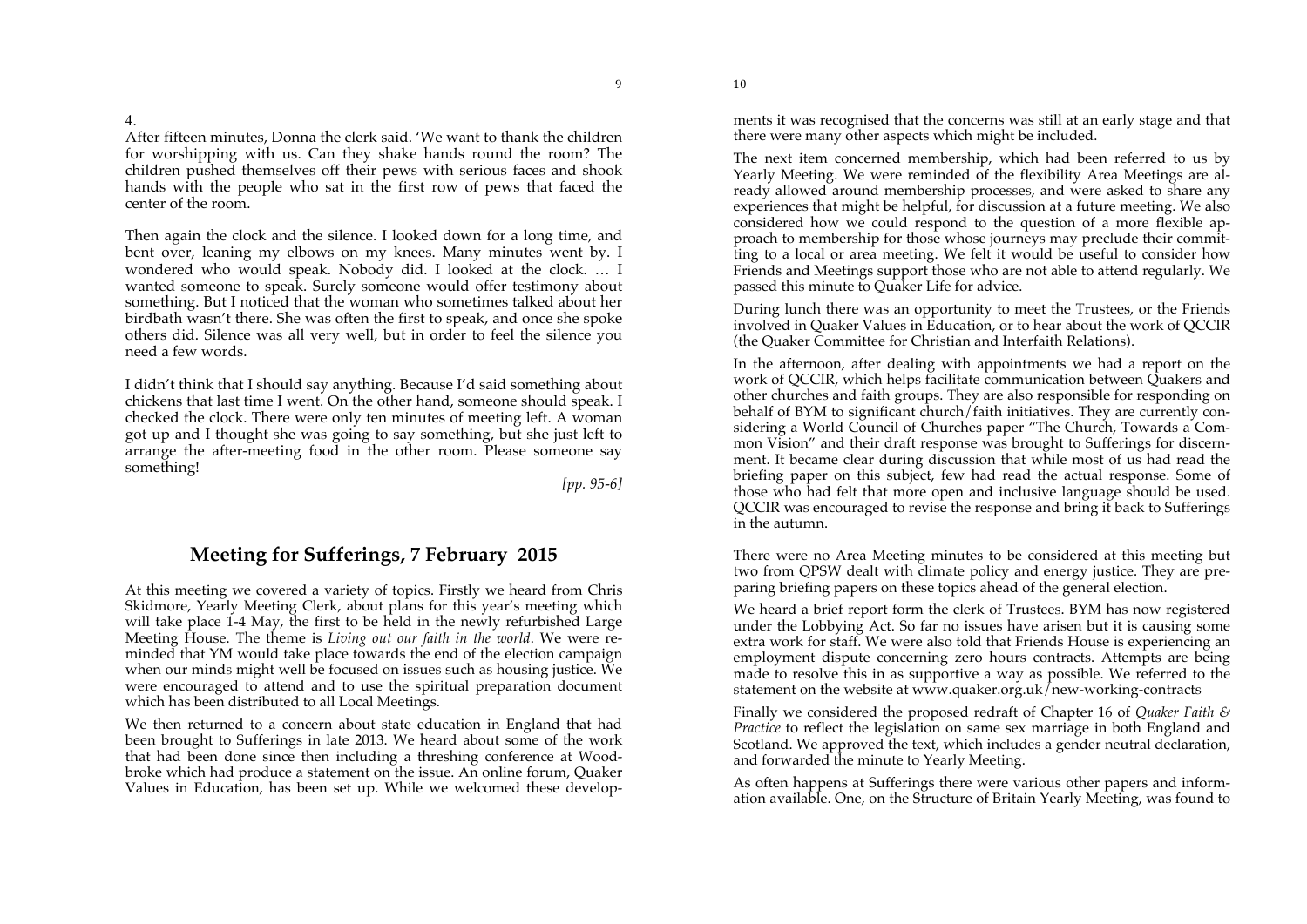have forgotten about General Meeting for Scotland or Meeting of Friends in Wales, so after a minor revolt it will be revised.

As usual there are reports of this meeting in *The Friend* of 13 February and papers and other information available on the website.

**Janet Grimwade**

# **Strategic review of Venue 40**

For over 25 years, Area Meeting volunteers have helped to run an Edinburgh Fringe venue at Central Edinburgh Quaker Meeting House. This year, Area Meeting are conducting a review of this work, in response to concerns about whether we have the capacity to go on operating the venue on a voluntary basis.

Venue 40 committee and a small group of Friends from Area Meeting have been reviewing why we do this work, and how it could operate in future. We would like Friends from around Area Meeting to send us their views.

We have given some consideration to the purpose of Venue  $40 - whv$  are we doing this work? Themes which have emerged so far include: having a distinctively Quaker presence at the Fringe, outreach, making a financial contribution to Area Meeting, and creating a friendly community of volunteers. Please let us know what your thoughts are on the purpose of Venue 40.

You can contact the group by emailing john@johnfitzgerald.me.uk, or speak to John Fitzgerald on 0131 669 6166. We are also asking local Friends who have volunteered at Venue 40 to tell us about their experiences. We would be very grateful if you could complete an online survey at: **https://www.surveymonkey.com/s/XY9VN5Z**. (Alternatively, contact John to receive a paper copy of the survey.)

The review group plans to bring recommendations for the future of Venue 40 to Area Meeting by early summer 2015, in time to implement any changes in 2016.

> **John Fitzgerald**  Convenor, Venue 40 committee

Draft Minutes of Area Meeting held at 11 am on Saturday 28 February 2015 at Edinburgh Quaker Meeting House

#### **2015/02/01 Opening worship**

During our opening worship, we remembered **Geoffrey Carnall**, of Central Edinburgh Meeting, whose funeral took place yesterday, and **Christine Davis**, of Dunblane Meeting, whose funeral and memorial meeting are taking place today, and we upheld the families of both.

#### **2015/02/02 Scottish Land Reform as a Spiritual Imperative of Economic Justice**

Our morning session has been led by Alastair McIntosh of Glasgow Meeting. Alastair distributed a paper listing the principal changes in the proposals of the Scottish Parliament's Land Reform Review Group. The public consultation period has finished but pressure still needs to be applied to ensure the changes go through during the current parliamentary term (*i.e.* by May 2016). We were told that vested interests will use powerful propaganda to resist the proposed reforms.

Our input to this debate must come from a spiritual perspective, focusing on our testimonies. We were reminded of Gerard Winstanley, and the Levellers, who worked with the early Quakers to spread the message that the Earth is a treasury for all its people. Our task is to bring the moral compass to bear upon our economic and land ownership systems. The implications of doing this go further than we can see.

Alastair reminded us of the biblical Jubilee tradition, whereby the balance was restored by a debt forgiveness process every seven and every fifty years. Other faith traditions also maintain this principle of restitution and reject usury as an economic practice with built-in failure. The land is not ours, it is everyone's. It belongs to the community and this sanctifies it – 'Take off your shoes, for the land on which you stand is holy'.

Rural Scotland has become a place in which, increasingly, only the wealthy can afford to live. In order to prevent this happening, we need mechanisms which moderate and challenge market forces. Another problem is that urbanization has led to people losing their sense of rootedness in the land. The land is the essence of our lives and we, whether rural or urban dwellers, are utterly dependent upon it. We are encouraged to consider our homes as personal financial assets, but do we not hold them in stewardship? Even beneficent land ownership has been understood in terms of patronage, with owners bestowing charity upon their tenants. We need to move from charity to solidarity, from a vertical, hierarchical model to one that is horizontal.

12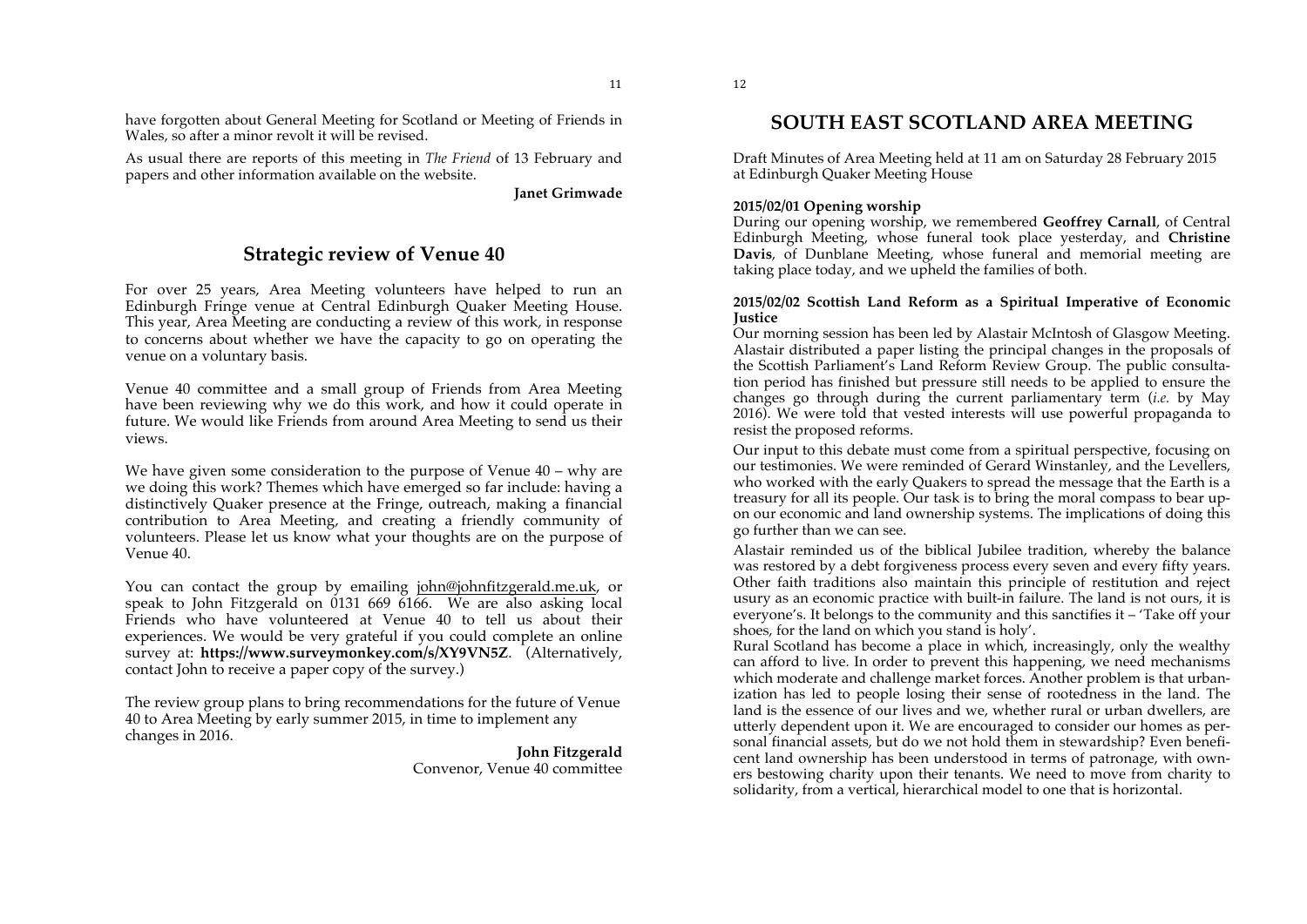We record our thanks to Alastair McIntosh, who had to leave us before the end of the session to attend Christine Davis's memorial meeting, for his challenging talk and guidance of our discussion.

#### **2015/02/03 Introductions**

At the beginning of the afternoon session, we have ensured those present know each other's names and meetings. The attendance will be recorded in the concluding minute.

#### **2015/02/04 Worship**

During a period of worship, *Quaker Faith and Practice* 23.04 has been read to us. Written by Eva Pinthus in 1987, this reminds us that we live with compromise, struggling to keep our lives in balance, seeking to reach out to the oppressed while we ourselves share in the oppression. We must live with this awareness.

**2015/02/05 The minutes of our last meeting**, held on 11 January 2015 at the Open Door, South Edinburgh, have been signed and will be entered in the minute book.

#### **2015/02/06 Matters arising**

**a) Militarisation in society** (Minutes 2014/10/06, 2014/11/04a and 2015/01/04a refer)

No further replies from Local Authorities have been received but our clerk has written further to the City of Edinburgh council offering to provide Quaker speakers for schools wishing to learn about peace education and conscientious objection to war.

We note that Mairi Campbell Jack, General Meeting for Scotland's Parliamentary Engagement Officer, has been asked to put this issue as one of her top priorities and that ways of taking it forward have been discussed by the GM Parliamentary Liaison Function Group. They suggest that raising the issue with Local Authorities may most effectively be done by Local Meetings within each Authority's area.

We agree to ask our Local Meetings to do this, writing to both elected committee chairs and chief officers, and ask our clerk to copy his original letter to LM clerks to ensure Meetings take a similar approach. We ask Local Meeting clerks to keep the Area Meeting clerk and the General Meeting Parliamentary Engagement Officer informed of any responses received.

#### **b) Marriage of Tony Gross & Mark Bitel** (Minutes 2014/11/08b and 2015/01/04b refer)

We record that this, the first Quaker same-sex marriage in Scotland, took place as planned on 14 February 2015 in a packed Meeting Room at 7 Victoria Terrace and that the Certificate of Accomplishment of marriage has been received.

#### **2015/02/07 Sharing the life of Penicuik Meeting**

Lucy Zawadska and Belle Claudi have shared something of the life of their Meeting, reminding us of its origins and early days. Lucy emphasised that it was and is a meeting of people who listen and exchange views, an excellent place for children to learn experientially about Quakers.

This is a small Meeting and at the moment there are no children. It meets once a month but this enables Friends to worship with other Meetings, allowing the sharing of activities and ideas. The Meeting is held in a home and we recognise this as an example of good stewardship.

Belle and Lucy spoke of the community of the Meeting and the much appreciated shared lunches. This community also attracts visitors to Meeting from Helpex volunteers.

We thank Lucy and Belle for their report.

#### **2015/02/08 Report of Meeting for Sufferings held 7 February 2015**

Janet Grimwade has spoken about the February meeting of Sufferings and her written report will appear in *Sesame*.

We note that the work done to date on 'Quaker Values in Education' refers to the state sector in England. However, Friends from Scotland and Wales are encouraged to get involved in the on-line forum on this issue, as are Friends with experience of other sectors of education.

We thank Janet for her report.

#### **2015/02/09 Equality Week**

We have been invited by Manchester & Warrington Area Meeting to join in a week of witness to our testimony to equality in the face of the increasing inequalities in British society. The week is planned for 6-15 March 2015, the week before the Chancellor of the Exchequer's 2015 Budget is declared, and has the encouragement of Quaker Peace and Social Witness. We are invited to join in a silent vigil for equality during that week and support materials are available from Manchester & Warrington AM.

We have heard that Portobello & Musselburgh Meeting is planning a vigil in Portobello High Street from 11 am to 1 pm on Saturday 14 March and would welcome support from all in the Area Meeting.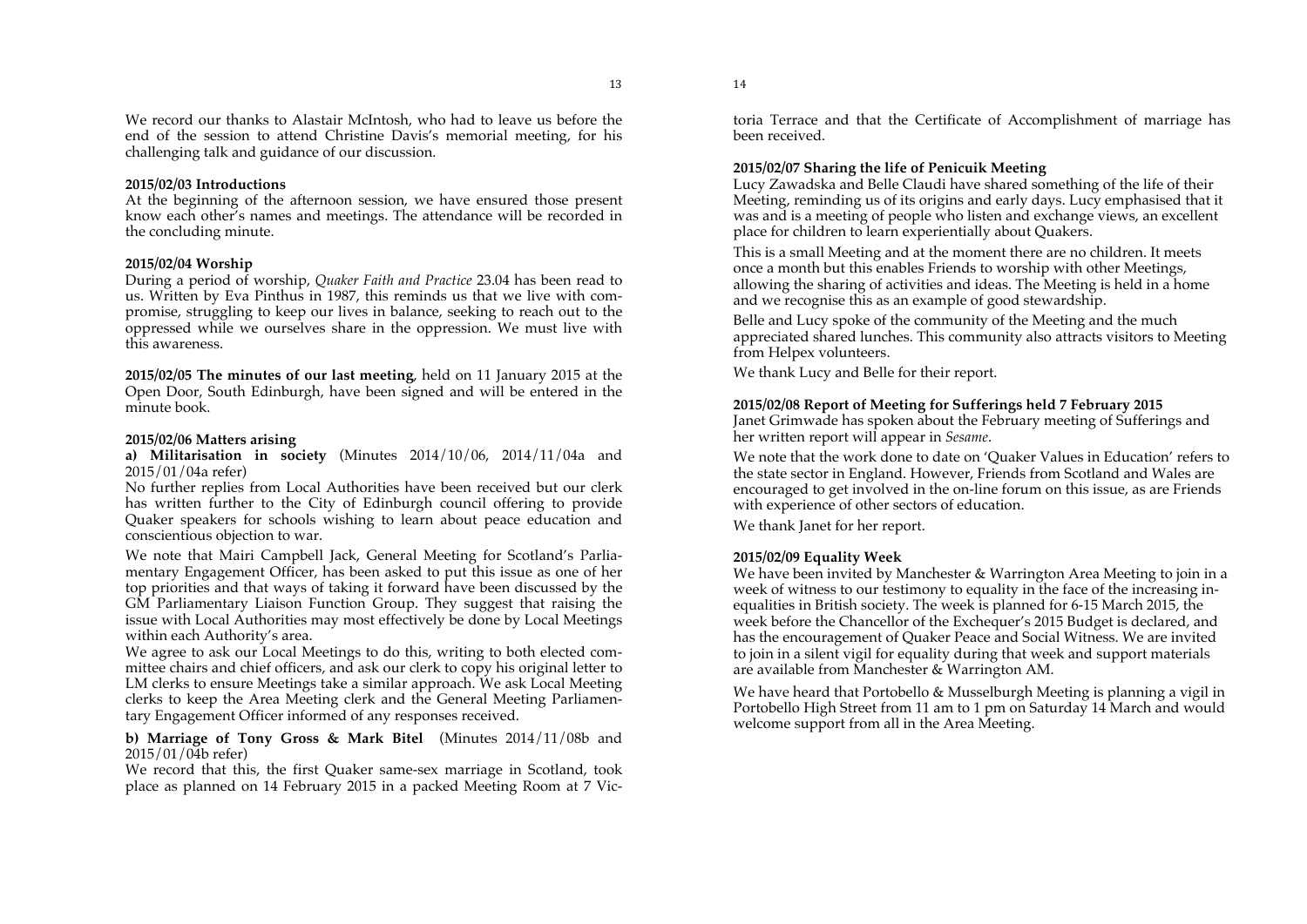#### **2015/02/10 Membership matters a) Record of deaths**

We record the deaths of two members of this Area Meeting, both of whom attended Central Edinburgh Local Meeting:

**Jeanne Walmesley**, who had recently moved to West Sussex with her husband Gerard Walmesley, died at home in Littlehampton on 16 December 2014. We understand that Bob and Bronwyn Harwood, until recently members of this Area Meeting, attended Jeanne's funeral and the family hope to arrange a memorial meeting for worship in Edinburgh later in the year.

**Geoffrey Carnall**, husband of Elisabeth Seale Carnall, died in Edinburgh Royal Infirmary on 20 February 2015. Geoffrey's funeral took place at Mortonhall yesterday and a memorial meeting for worship has been arranged for 2.30 pm on Saturday 25 April 2015 in Edinburgh Quaker Meeting House.

We ask Central Edinburgh Local Meeting to prepare memorial minutes for these Friends and to bring them to a future Area Meeting.

## **b) Transfers in**

The following Friends have asked for their membership to be transferred to this Area Meeting:

**Tim Hather** from West Somerset AM. Tim now attends Central Edinburgh Local Meeting and we ask Cathy Bell to welcome him to membership of our Area Meeting.

**Alyson Lomas** from Ipswich & Diss AM. Alyson has been living for some time in East Broomlands. We ask Jane Pearn to welcome her to membership of our Area Meeting.

**Alex Cole Hamilton** from East Scotland AM. Alex has been living in Edinburgh for quite a long time and is well known to many Friends. We ask Alastair Cameron to welcome him to membership of our Area Meeting.

# **c) Transfer out**

We have received a request that we transfer the membership of **Gerard Walmesley** to Sussex West AM. We agree to this and ask our Assistant Clerk (Membership Records) to send the necessary transfer form.

# **d) Applications for membership:**

(i) [We have received an application for membership.]

(ii) **Marianne Butler**, who lives in Hutton, Berwickshire and attends Kelso meeting, applied for membership just after our last meeting. Jane Pearn and David Hume were appointed by our between-meetings procedure to meet with Marianne and Jane Pearn has read us the account of their meeting.

Marianne has lived in Hutton with her husband for about ten years. Her spiritual journey has led her away from the church she belonged to and she now feels completely at home with Quakers and our testimonies and is offer-

15

ing service to her Local Meeting. Committing to membership she sees to be the termination of a long process and Marianne will be glad to be able to say, 'I am a Quaker'.

We accept Marianne into membership and welcome her.

# **2015/02/11 Pastoral care and oversight**

Chapter 12 of *Quaker Faith & Practice* sets out clearly our responsibility for caring for one another, including the specific responsibilities traditionally carried by those appointed as Elders and Overseers. *QF&P* 12.06 concludes: "Area meetings shall keep under regular review the provision of pastoral care in their constituent meetings (see 4.13.d  $\&$  12.16). Area meetings should seek the forms of eldership and oversight in each constituent meeting that best meet needs (12.15)."

It has been normal practice to appoint only those in membership to serve as elders and overseers but changes in patterns of attendance and membership have in recent years led to Meetings experimenting with other ways of providing pastoral care and, in particular, involving those not in membership in participating in this task. We are aware of Local Meetings in our Area experimenting in this way.

*QF&P* 12.15 gives the following guidance: "If a local meeting wishes to adopt an alternative method of providing pastoral care, it should take time to work out how the responsibilities would be shared and who would represent the group in meetings for eldership and oversight within the area meeting. It should undertake a periodic review of the effectiveness of any procedure adopted." and "Any proposals for changes in the way pastoral care is exercised in a meeting or meetings should be taken to the area meeting for guidance, support and decision."

We shall return to this matter at a future meeting.

# **2015/02/12 Britain Yearly Meeting 2015**

Yearly Meeting will be held in London from 1 to 4 May 2015. The theme this year is *Living out our faith in the world.*

We have received the Spiritual Preparation document, which is also available on the BYM website. We agree to set up a preparation meeting and accept the offer of David Somervell (South Edinburgh) to facilitate one such meeting, open to all Friends in South East Scotland Area Meeting. We ask Local Meeting clerks to inform Friends intending to attend Yearly Meeting of this opportunity for preparation.

We have been reminded that there is value in considering the questions posed in the Spiritual Preparation document, whether or not Friends are attending Yearly Meeting.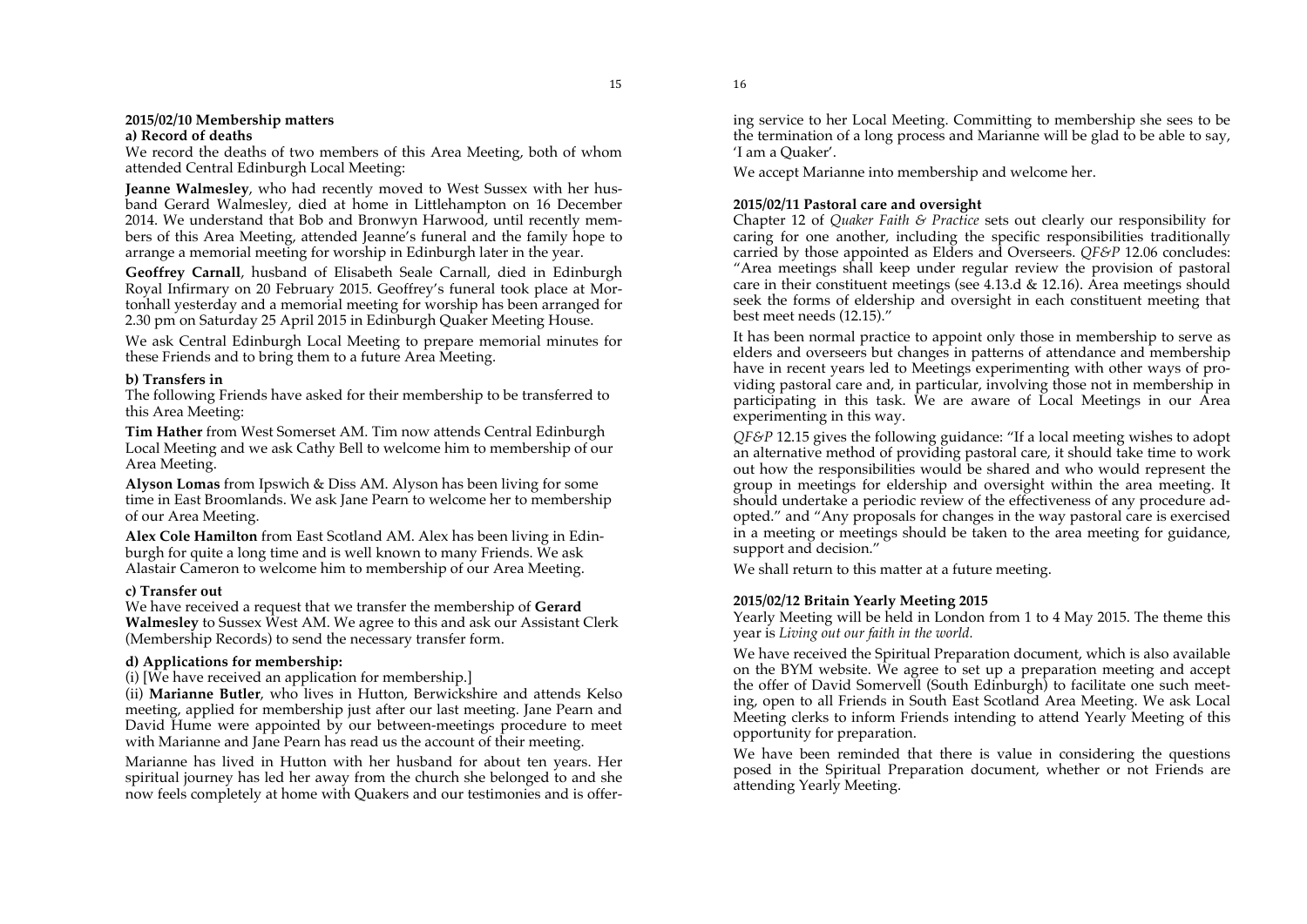#### **2015/02/13 Appointments**

Our Nominations Committee has brought the following nominations for our consideration:

To serve a second triennium from April 2015 to end of March 2018: **a.** as an Area Meeting Trustee – **Ann Forsyth** (Central Edinburgh LM)

**b**. as a member of Edinburgh Quaker Meeting House Management Committee – **Evelyn Graham** (Central Edinburgh LM)

**c.** as an Elder – **Cathy Bell** (Central Edinburgh LM)

**d**. as an Overseer – **Madeleine Harding** (Central Edinburgh LM). These names being acceptable, we appoint them accordingly. To serve from April 2015 to end of March 2018: **e.** as an Elder – **Kate Arnot** (Polmont LM)

**f.** on the Pastoral Care Team at Polmont LM – **Mariot Dallas**, **Anna Levin** and **Cath Dyer** (attender applying for membership)

**g.** as an Overseer – **Dorothy Buglass** (South Edinburgh LM)

**h.** as Assistant Clerk (Membership Records) - **Richard Williams** (Central Edinburgh LM)

To serve on the Area Meeting Review Group:

- **i. Dierdre Armstrong** (South Edinburgh LM)
- **j. Justin Kenrick** (Portobello & Musselburgh LM)

These names being acceptable, we appoint them accordingly.

We note that David Hume (Quaker Social Responsibility and Witness Working Group), Jimmy Smith (Elder) and Hilary Davies (Overseer) have asked to be released from service and we release them as requested, with thanks for their service.

We note that Maureen Anderson (overseer) and Sue Sierra (Assistant Clerk, Membership Records) have completed their terms of service and thank them also.

We appoint Elizabeth Allen, Marianne Butler, Pat Lucas, Phil Lucas and Jane Pearn to represent us at General Meeting for Scotland to be held in St Andrews on Saturday 7 March.

#### **2015/02/14 Parliamentary engagement**

Elizabeth Allen has reported on the appointment of Mairi Campbell Jack as General Meeting for Scotland's Parliamentary Engagement Officer. Mairi started work in early January and has four current priorities for her work:

• Militarisation in society.

- The 2015 General Election. Mairi is planning Scottish Quaker engagement with this and is encouraging Meetings to organize hustings or other related events.
- Trident. Mairi is preparing a leaflet, which will be ready soon for distribution.
- Economic justice, sustainability and peace; a big issue, where Mairi is currently taking soundings.

In addition, Mairi has sent a briefing to all our Area Meetings on issues before the Scottish Parliament and is keeping Britain Yearly Meeting advocacy staff informed. She is busy developing networks and exploring the best ways of communicating with Scottish Friends. We suggest she has a regular slot in the Scottish Friend and we have been told of Local Meeting groups working on related issues. Mairi needs to be kept informed about these.

#### **2015/02/15 General Election**

The General Meeting Parliamentary Liaison Function Group is encouraging Area Meetings to organize hustings or other events which enable Quakers, perhaps working with others, to explore issues with representatives of political parties. We ask our clerk to explore with Friends in the Area Meeting whether there are any who wish to take the planning of such an event forward.

# **2015/02/16 Correspondence**

Correspondence had been received and was made available on:

- Ackworth School General Meeting
- Quaker Voluntary Action's work camp programme
- Exeter Meeting's  $CO<sub>2</sub> concern$

# **2015/02/17 Closing minute**

27 members and 6 attenders representing 8 Local Meetings have attended all or part of this Area Meeting, as indicated below:

| Central   | <b>Central Fife</b> | <b>East Lothian</b> | Kelso                    | Penicuik |
|-----------|---------------------|---------------------|--------------------------|----------|
| Edinburgh |                     |                     |                          |          |
| $12 + 2A$ |                     |                     |                          | $3 + 2A$ |
| Polmont   | Portobello &        | South               | Tweeddale                |          |
|           | Musselburgh         | Edinburgh           |                          |          |
| $1 + 1A$  |                     | $2 + 1A$            | $\overline{\phantom{0}}$ |          |

We next meet in Central Fife, on Saturday 18 April 2015 at 2 pm.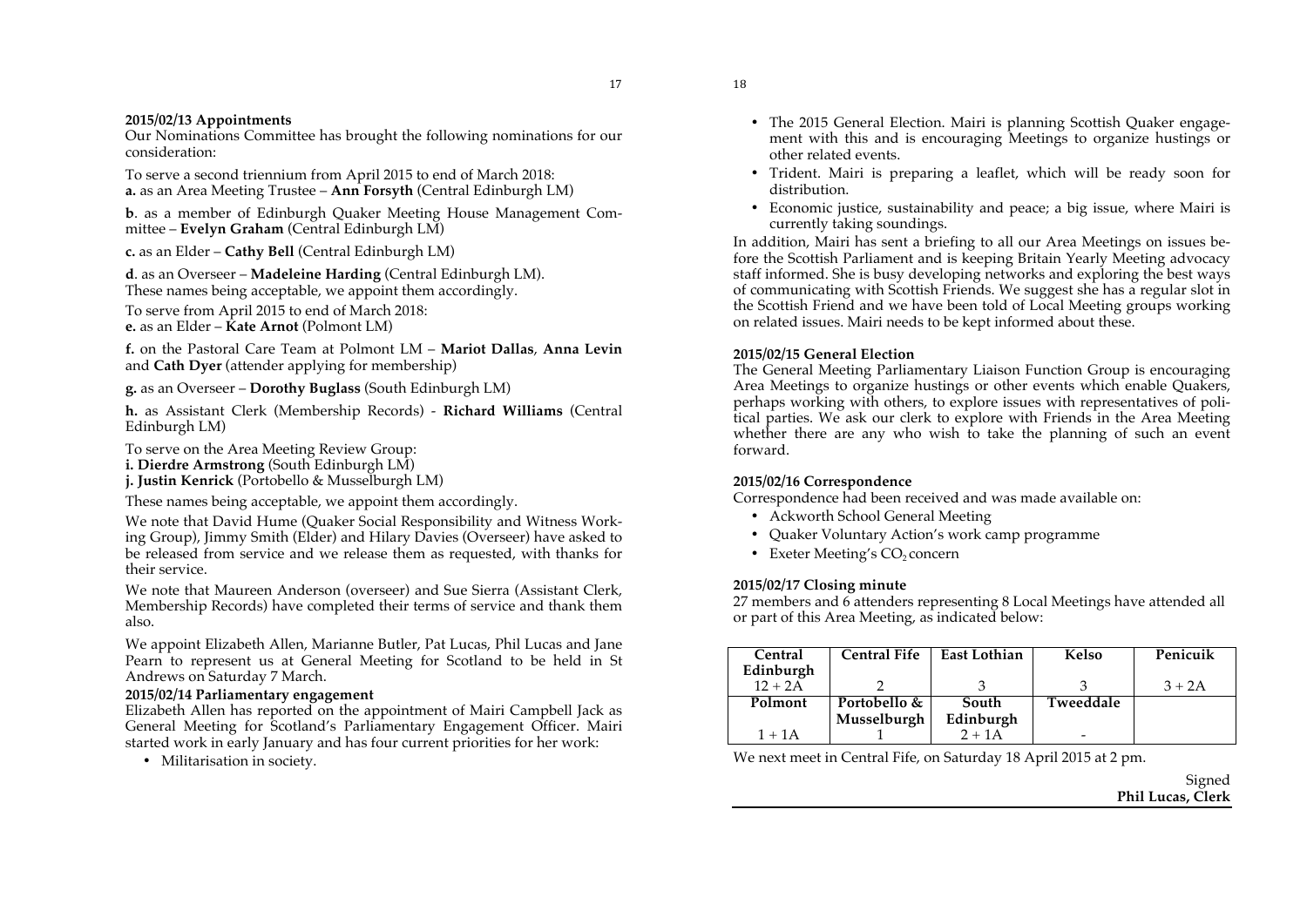19

# **An Urgent Appeal**

# Dear Friends

Mairi Campbell Jack, our GM Parliamentary Engagement Officer, and the Parliamentary Liaison Function Group are encouraging us to organise hustings or information events with political party representatives in the lead up to the 7 May UK General Election. Area Meeting in February agreed the following minute:

# *2015/02/15 General Election*

*The General Meeting Parliamentary Liaison Function Group is encouraging Area Meetings to organize hustings or other events which enable Quakers, perhaps working with others, to explore issues with representatives of political parties. We ask our clerk to explore with Friends in the Area Meeting whether there are any who wish to take the planning of such an event forward.*

We would like to arrange such an event (probably a meeting to explore issues with party representatives rather than a hustings) but can only do so if there are those willing to organise it. PLEASE LET ME KNOW IF THAT MAY INCLUDE YOU.

\_\_\_\_\_\_\_\_\_\_\_\_\_\_\_\_\_\_\_\_\_\_\_\_\_\_\_\_\_\_\_\_\_\_\_\_\_\_\_\_\_\_\_\_\_\_\_\_\_\_\_\_\_\_\_\_\_\_\_\_\_\_\_\_\_\_\_\_

**Phil Lucas**  AM Clerk

# **A Few Words on Afterwords . . .**

*Area Meeting Elders have been discussing the practice of Afterwords and sharing experiences. Kim Smith and Mary Woodward produced this paper to help Friends consider the use of Afterwords. It is up to Local Meetings to decide whether they adopt this practice and if so, how it is carried out. This paper offers some food for thought.*

"And now we have a few moments for Afterwords. This is a time to share anything that didn't quite make it to ministry or mention anyone we'd like to have held in the Light."

Many Quaker meetings within Britain Yearly Meeting now include a brief space after the close of Meeting for Worship, introduced with a similar form of words from the Clerk.

The origin of "Afterwords" (sometimes called "Afterthoughts") is unclear, but the practice appears to have arisen during the past decade. It is not mentioned in *Quaker Faith & Practice* and does not appear in any guidance from Britain Yearly Meeting.

It does appear, however, in many leaflets and websites of Local Meetings, explaining the practice in a variety of ways.

Our worship at Abingdon continues in the period we call Afterwords. It is an opportunity to share with the meeting thoughts or insights which come to us during the silence or other matters we have on our minds which may not have led to spoken ministry.

At Bideford, unlike many other Quaker meetings, the hour is followed by a few minutes of "Afterwords" during which anyone present can talk about what might have been in their mind during the meeting, even though they did not feel prompted to speak during the hour's worship. This is a sharing exercise, not a discussion, and can sometimes be inspiring, or heartwarming.

And one Friend describes Afterwords as:

*Distinct from Meeting for Worship and spoken ministry, allowing time/space for conversation/discussion/exploration of ideas/insights/issues. It is not a comment on ministry or an opportunity to debate ministry. There is no imperative to speak.* 

The adoption of Afterwords in local meetings around Britain Yearly Meeting indicates that many do find the practice beneficial. Some describe it as a "transition phase" between the depth of a gathered Meeting and the more practically-orientated notices and fellowship time. Others find it a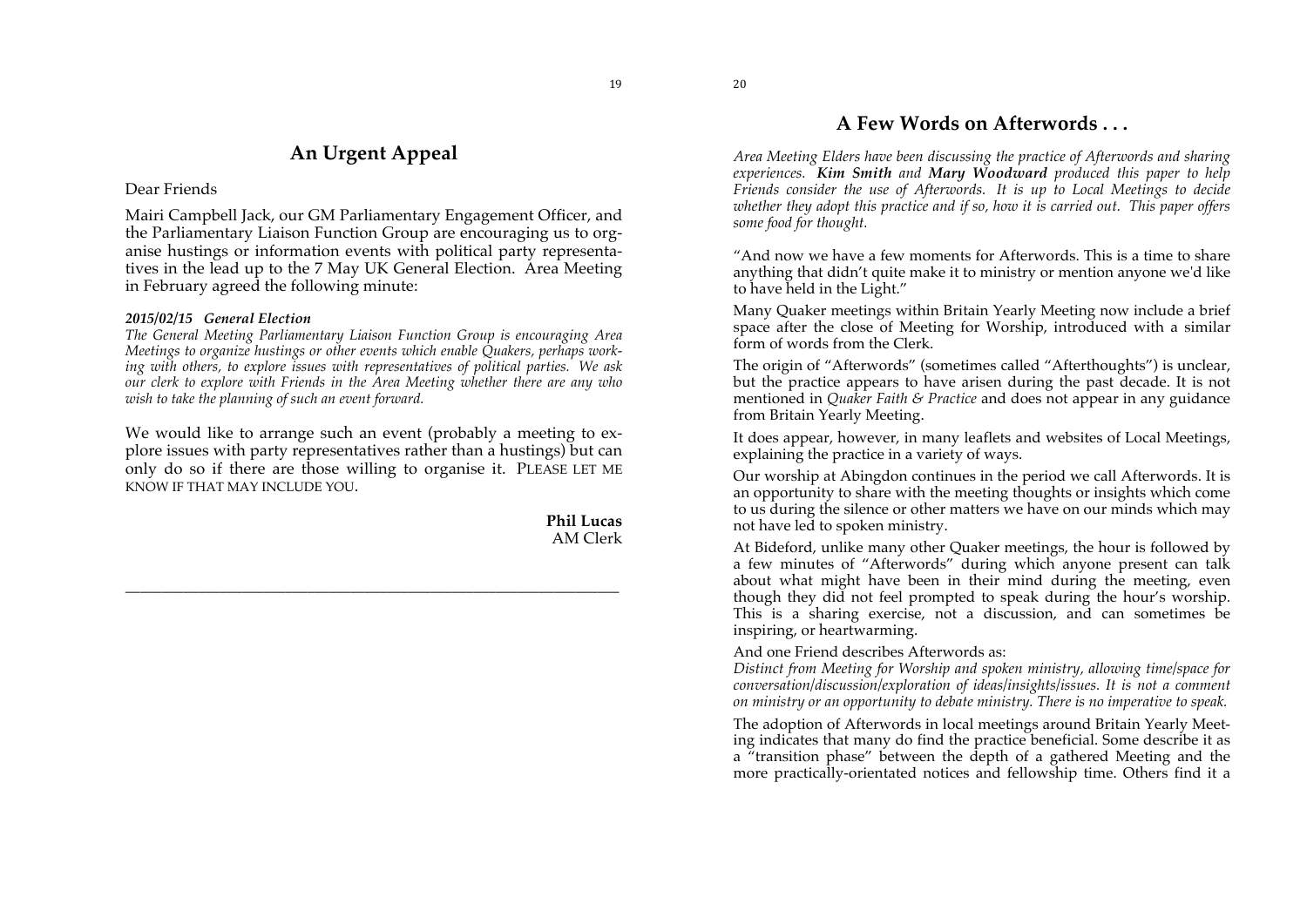21

positive space for nurturing vocal ministry amongst those initially shy of speaking in Meeting for Worship.

But, the practice of Afterwords is not without critics. Simon Western, writing in *The Friend* in January 2014 cites an unsettling experience when he felt his ministry was "attacked" and refuted during a period of Afterwords. Others describe unease that Afterwords can veer into a lengthy discussion which doesn't feel right for the time and place.

One of the challenges, in the absence of clear guidance from Britain Yearly Meeting, is defining exactly what Afterwords should entail, so it can be a safe, positive space that enhances the spiritual life and experience of the meeting. Descriptions used by some Meetings may, inadvertently, contribute to some of the confusion. For example:

". . . thoughts about what has happened during the Meeting for Worship, but which members did not feel appropriate to air during the Meeting.'

 $"$ ... an opportunity to comment on the ministry given during Meeting, share personal news or talk about local, national and international events."

Because the practice has arisen largely on an "ad hoc" basis, it is not surprising that it comes in many different forms. Difficulties can arise when experiences and expectations of Afterwords are so varied. But, can these be overcome? Is it possible for Meetings to benefit from Afterwords while avoiding possible pitfalls?

It would seem the best approach is to bring Afterwords fully "into the Light" for discussion and discernment to consider the value of introducing it, or clarifying the parameters of Afterwords where it is already practiced.

The following are a few suggestions for achieving this outcome:

Find out how other meetings practice Afterwords. Talk to Friends there about their experience and what they feel makes it work well and not so well.

Convene a meeting to discuss Afterwords in your Meeting. If you currently practice this, ask Friends to reflect on what it adds to the local Meeting and why, where it may present challenges and what can be done to address these. If you are thinking about adopting the practice, ask Friends to share their hopes, fears and suggestions for making it work well.

Draw up basic guidelines or a form of words that encapsulates what your Meeting has discerned that Afterwords will be. This could be in the form of a minute or longer guidance. Timing might be discussed.

Ensure Afterwords is explained to visitors and new attenders, for example through your Meeting website, in an introductory leaflet and/or a brief explanation given by the Clerk or another Friend at the close of Meeting for Worship. The Afterword should be introduced clearly each Sunday, setting boundaries and expectations.

Give some thought to what should happen if Afterwords "does not go well." Even outside Meeting for Worship, Elders have a role in addressing things offered in a way not in keeping with Quaker witness and discipline. However, the whole Meeting is responsible for a shared approach to "right ordering" as well as sensitively caring for one another.

It may be beneficial to review how Afterwords is working either in the context of a Meeting's Spiritual Review, through pastoral care processes or another means that feels right for that Meeting. This can be useful for reminding Friends of the agreed purpose of Afterwords, making any changes and ensuring there is a shared understanding and commitment to the practice within the context of our Quaker faith and practice.

Practising Afterwords may or may not be the "right thing" for our Meetings. However, sharing experiences, ideas and insights can only help deepen our understanding and encourage renewal and growth within our living faith community.

*Rufus Jones was considerably upset by (Barclay's) Apology and by its lack* of the revelatory experiences of early Friends. He argues that Barclay was *attempting!to!fit!Quakerism!to!the!doctrines!of!the!Reformation, but! ignored the experiences of the mystics. Jones writes that Barclay altered the entire character of the Quaker movement … Friends became concerned* with the minutiae of dress, furnishings of their houses, rules about 'disownment', marriage procedure and other internal behavior, and lost *the outgoing mission to the whole world. Instead of feeling that Quakerism was a vision for all, they shrank into a small group, perhaps showing an example, but only for the elect few.* 

**(Anne Adams** 2012 : p. 32 *Is There Not a New Creation? The Experiences of Early Friends. Luston. Applegarth Press)*